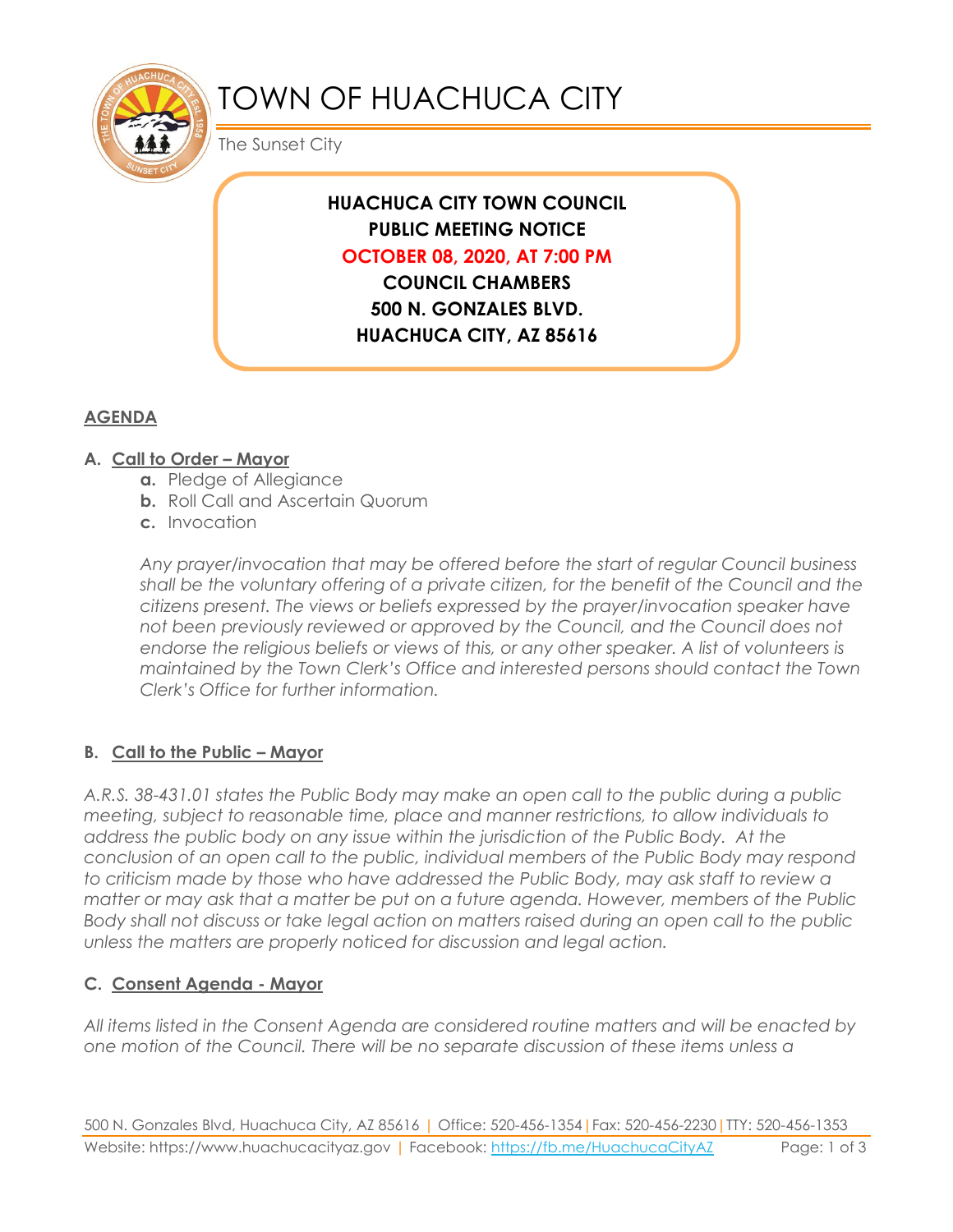*Member of the Town Council requests that an item or items be removed for discussion. Council Members may ask questions without removal of the item from the Consent Agenda. Items removed from the Consent Agenda are considered in their normal sequence as listed on the agenda, unless called out of sequence.*

- **C.1** Consider approval of the minutes of the Regular Council meeting held on September 24, 2020, and the Work Session meeting held on September 24, 2020.
- **C.2** Consider approval of the Payment Approval Report.
- **C.3** Consider approval of the disposal of several office chairs through Public Surplus.

### **D. Unfinished Business before the Council – Mayor**

*Public comment will be taken at the beginning of each agenda item, after the subject has been announced by the Mayor and explained by staff. Any citizen, who wishes, may speak one time for five minutes on each agenda item before or after Council discussion. Questions from Council Members, however, may be directed to staff or a member of the public through the Mayor at any time.*

#### **E. New Business Before Council - Mayor**

*Public comment will be taken at the beginning of each agenda item, after the subject has been announced by the Mayor and explained by staff. Any citizen, who wishes, may speak one time for five minutes on each agenda item before or after Council discussion. Questions from Council Members, however, may be directed to staff or a member of the public through the Mayor at any time.* 

**E.1 Discussion and/or Action [Suzanne Harvey]:** Director Harvey will discuss the information found regarding benefit compensation for employees who do not accept the Town's health/dental insurance benefits.

**E.2 Discussion and/or Action [Suzanne Harvey]:** Director Harvey will give an update regarding plans for this year's modified trunk or treat event, the "Creepy Candy Cruise."

**E.3 Discussion and/or Action [Mayor Wallace and Chief Thies]:** Proclamation No. 2020-04 – A proclamation of the Mayor declaring October as "Domestic Violence Awareness Month" in the Town of Huachuca City. Following the Mayor's proclamation, Chief Thies will share the Town's plans for raising awareness about this significant health and safety issue and the state-wide "Lighting Arizona Purple Campaign."

**E.4 Discussion and/or Action [Laura Wenc]:** Resolution No. 2020-21 – A Resolution of the Town of Huachuca City authorizing signature authority for the Town's Wells Fargo Investment Account.

#### **F. Department Director reports**

- **G. Items to be placed on future agendas**
- **H. Reports of Current Events by Council**